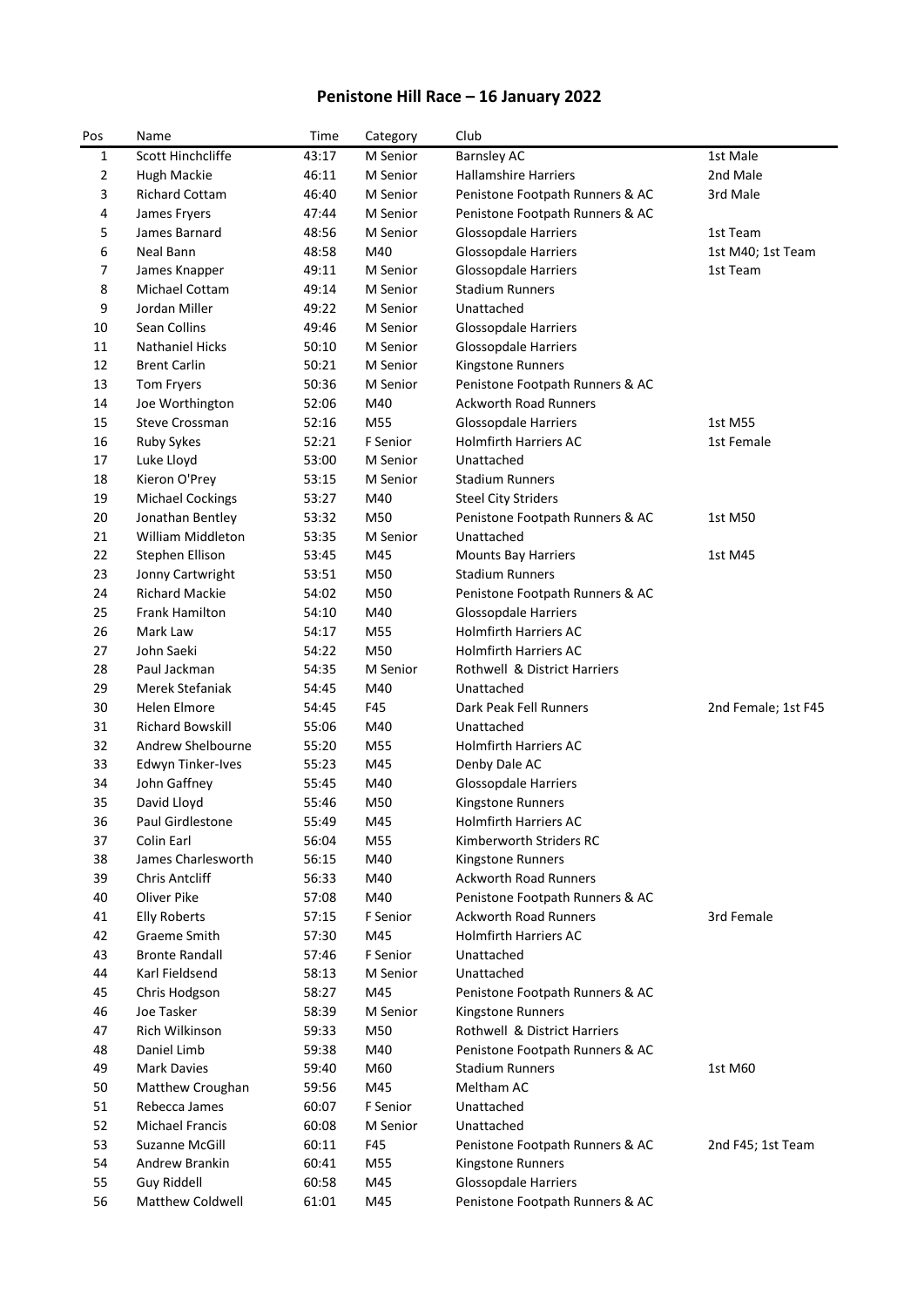| Pos | Name                   | Time  | Category | Club                            |                   |
|-----|------------------------|-------|----------|---------------------------------|-------------------|
| 57  | John Howsham           | 61:02 | M55      | Penistone Footpath Runners & AC |                   |
| 58  | <b>Adrian Baker</b>    | 61:08 | M60      | Dark Peak Fell Runners          |                   |
| 59  | <b>Megan Cawthorne</b> | 61:16 | F Senior | Unattached                      |                   |
| 60  | Sara Lewis             | 61:39 | F Senior | Meltham AC                      |                   |
| 61  | Paul Fryers            | 61:41 | M50      | Penistone Footpath Runners & AC |                   |
| 62  | <b>Bill Winder</b>     | 62:06 | M45      | <b>Ackworth Road Runners</b>    |                   |
| 63  | Gavin Sanderson        | 62:12 | M45      | Kingstone Runners               |                   |
| 64  | Colin Jordan           | 62:15 | M45      | Unattached                      |                   |
| 65  | Lesley Parker          | 62:30 | F45      | Penistone Footpath Runners & AC | 1st Team          |
| 66  | Stephen Skidmore       | 62:32 | M65      | Denby Dale AC                   | 1st M65           |
| 67  | Arron Jackson          | 63:11 | M50      | Worksop Harriers & AC           |                   |
| 68  | Rebecca Timms          | 63:29 | F40      | Penistone Footpath Runners & AC | 1st F40; 1st Team |
| 69  | Dave Lovatt            | 63:30 | M Senior | Kingstone Runners               |                   |
| 70  | Stephen Hetherington   | 63:44 | M60      | Saltaire Striders               |                   |
| 71  | Will Day               | 64:19 | M50      | <b>Steel City Striders</b>      |                   |
| 72  | Ian Du Feu             | 64:34 | M50      | Unattached                      |                   |
| 73  | Steve Dickinson        | 64:46 | M55      | Penistone Footpath Runners & AC |                   |
| 74  | <b>Richard Brook</b>   | 64:51 | M60      | Denby Dale AC                   |                   |
| 75  | John Gray              | 65:07 | M50      | Meltham AC                      |                   |
| 76  | <b>Richard Hewins</b>  | 65:12 | M Senior | Unattached                      |                   |
| 77  | Keith Gordon           | 65:29 | M70      | Penistone Footpath Runners & AC | 1st M70           |
| 78  | <b>Bill Phillips</b>   | 65:50 | M70      | Penistone Footpath Runners & AC |                   |
| 79  | Steve Barraclough      | 66:10 | M55      | Lonely Goat RC                  |                   |
| 80  | Ben Robertson          | 66:27 | M40      | <b>Glossopdale Harriers</b>     |                   |
| 81  | Tom Sweeney            | 66:31 | M Senior | Kingstone Runners               |                   |
| 82  | Jonathan Williams      | 66:31 | M45      | Unattached                      |                   |
| 83  | Rob Scholey            | 66:38 | M Senior | Unattached                      |                   |
| 84  | Katie Johnston         | 67:09 | F Senior | <b>Bramley Breezers</b>         |                   |
| 85  | Steven Jones           | 67:13 | M50      | Kingstone Runners               |                   |
| 86  | lan Oates              | 67:20 | M55      | Glossopdale Harriers            |                   |
| 87  | John Downing           | 67:22 | M65      | Kingstone Runners               |                   |
| 88  | <b>Eric Feek</b>       | 67:48 | M55      | Unattached                      |                   |
| 89  | Rachel Howard          | 67:48 | F40      | Unattached                      |                   |
| 90  | <b>Tim Mackey</b>      | 68:52 | M65      | Dark Peak Fell Runners          |                   |
| 91  | Michael Walsh          | 68:57 | M40      | Penistone Footpath Runners & AC |                   |
| 92  | Howard Randall         | 69:27 | M55      | Unattached                      |                   |
| 93  | Nick Whittingham       | 69:32 | M65      | Penistone Footpath Runners & AC |                   |
| 94  | Raymond Mooney         | 69:53 | M55      | <b>Stainland Lions RC</b>       |                   |
| 95  | John Scholey           | 70:04 | M60      | Unattached                      |                   |
| 96  | Jonathan Middleton     | 70:09 | M55      | Unattached                      |                   |
| 97  | Jonathan Cushing       | 70:22 | M Senior | Unattached                      |                   |
| 98  | Kevin Manley           | 70:33 | M70      | <b>Barnsley AC</b>              |                   |
| 99  | Sam Middleton          | 70:44 | F50      | Unattached                      | 1st F50           |
| 100 | David Arundale         | 70:58 | M65      | Dark Peak Fell Runners          |                   |
| 101 | Paul Conlan            | 71:17 | M50      | Kingstone Runners               |                   |
| 102 | Gary Tasker            | 71:59 | M55      | Kingstone Runners               |                   |
| 103 | Peter Macfarlane       | 72:12 | M65      | Dark Peak Fell Runners          |                   |
| 104 | Helen James            | 72:18 | F Senior | Unattached                      |                   |
| 105 | John Parry             | 72:27 | M55      | Unattached                      |                   |
| 106 | Rikki Hammond          | 75:01 | F55      | <b>Stainland Lions RC</b>       | 1st F55           |
| 107 | John Cottam            | 75:06 | M65      | <b>Stadium Runners</b>          |                   |
| 108 | Heidi O'Shea           | 75:13 | F40      | <b>Holmfirth Harriers AC</b>    |                   |
| 109 | Bob Bryan              | 76:21 | M65      | Dark Peak Fell Runners          |                   |
| 110 | Carl Lecomber          | 76:22 | M60      | <b>Stadium Runners</b>          |                   |
| 111 | Robert Barker          | 76:52 | M40      | Unattached                      |                   |
| 112 | Sarah Halstead         | 77:16 | F50      | Penistone Footpath Runners & AC |                   |
| 113 | Joan Waller            | 77:24 | F60      | Unattached                      | 1st F60           |
| 114 | Nicola Cartwright      | 78:04 | F40      | Pudsey Pacers RC                |                   |
|     |                        |       |          |                                 |                   |